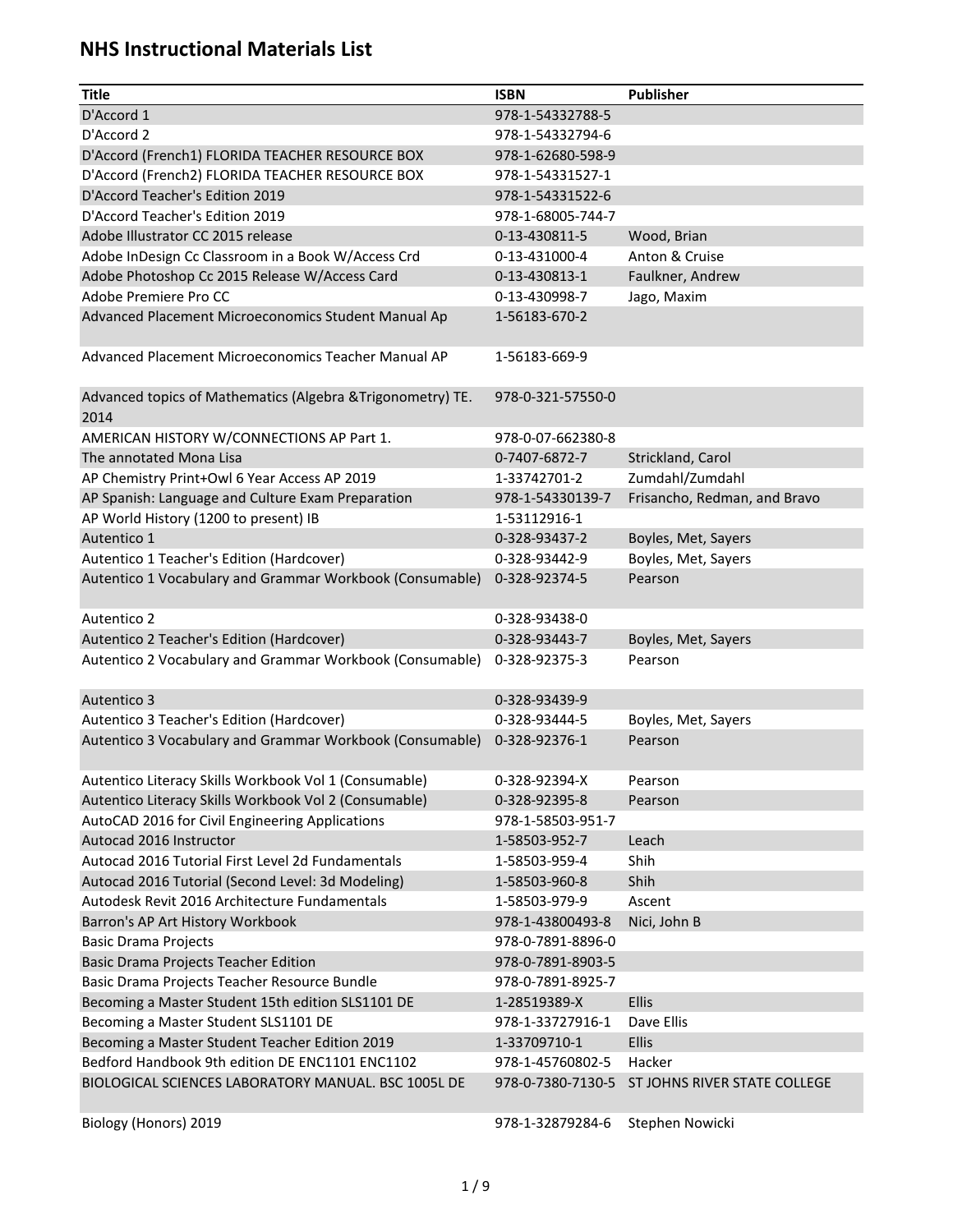| Biology (Honors): End of Course Assessment Review and Practice 978-1-32895133-5<br>2019      |                                     |                               |
|----------------------------------------------------------------------------------------------|-------------------------------------|-------------------------------|
| Biology (Honors): Engineering Guide 2019                                                     | 978-0-544-84866-5 Stephen Nowicki   |                               |
| Biology (Honors): Interactive Reader 2019                                                    | 978-0-544-84484-1                   |                               |
| Biology (Honors): Interactive Reader 2019                                                    | 978-1-32884655-6                    |                               |
| Biology (Honors): Science Standards Guide 2019                                               | 978-1-32879286-0                    |                               |
| Biology (Honors): Teacher Edition and Resource Package 2019                                  | 978-1-32879285-3                    | Stephen Nowicki               |
| Biology (Honors): Teacher Edition and Resource Package 2019                                  | 978-1-32882805-7                    | Stephen Nowicki               |
| <b>Biology Pearson Education Test Prep Series AP</b>                                         | 978-0-13-345814-5 Holtzclaw, Fred   |                               |
| Biology (Standard) 2019                                                                      | 978-0-328-94878-9                   | Miller & Levine               |
| Biology (Standard) 2019                                                                      | 978-0-328-98861-7 Miller & Levine   |                               |
| Biology (Standard): Assessment Workbook (Consumable) 2019                                    | 978-0-328-96439-0                   |                               |
| Biology (Standard): Foundations Workbook (Consumable) 2019 978-0-328-93655-7 Miller & Levine |                                     |                               |
| Biology (Standard) Teacher Edition 2019                                                      | 978-0-328-94901-4 Miller & Levine   |                               |
| Blitzer Algebra and Trigonometry Instructor's Solutions Manual.                              | 978-0-321-57543-2 Miller, Daniel S, |                               |
| Blitzer Algebra and Trigonometry Student's Solutions Manual.                                 | 978-0-321-57544-9                   | Miller, Daniel S.             |
| Cahier de l'eleve Workbook for Daccord 1 (Consumable)                                        | 1-68005-786-3                       |                               |
| Cahier de l'eleve Workbook for D'accord 2 (Comsumable)                                       | 1-68005-808-8                       |                               |
| Calculus 10th edition (AP) (CAL BC) 2014.                                                    | 978-1-28506030-9                    | Larson                        |
| Calculus 10th edition (AP) (CAL BC) 2014.                                                    | 978-1-30533499-1                    | Larson                        |
| Calculus of a Single Variable AB (AP) 2014                                                   | 978-1-28506033-0                    | Larson                        |
| Calculus of a Single Variable10th edition AP Teacher Kit (for AB<br>and BC) 2014             |                                     | Larson                        |
| Campbell Biology 2019 AP                                                                     | 0-13-443369-6                       | Urry & Cain                   |
| Campbell Biology Examview Assessment Suite 2019 AP                                           | 0-13-445950-4                       | Urry & Cain                   |
| Campbell Biology Inquiry in Action Interpreting                                              | 0-13-447861-4                       |                               |
| The Career Fitness Program: Exercising Your Options<br>SLS1301/SLS1401 DE                    | 978-0-13-405981-5                   | Diane Sukiennik, Lisa Raufman |
| Chemistry AP                                                                                 | 978-0-547-16817-3                   | Zumdahl                       |
| Chemistry for the IB Diploma (IB)                                                            | 0-19-839353-9                       | Neuss, Geoffrey               |
| Chemistry Inquiry Based Learning Guide {Spiral} AP 2019                                      | 1-30595749-0                        | Zumdahl/Zumdahl               |
| Chemistry Matter and Change : Science Notebook (Standard)                                    | 978-0-07-904385-6                   |                               |
| (Consumable) 2019                                                                            |                                     |                               |
| Chemistry Matter and Change (Standard) 2019                                                  | 978-0-07-681927-0                   |                               |
| Chemistry Matter and Change (Standard) 2019                                                  | 978-0-07-904239-2                   |                               |
| Chemistry Matter and Change Teacher Edition (Standard) 2019                                  | 978-0-07-904243-9                   |                               |
| Chemistry Resource Manual To AP Lab Manual AP 2019                                           | 1-30595741-5                        |                               |
| <b>Chemistry Teacher Edition AP</b>                                                          | 1-30595774-1                        | Zumdahl/Zumdahl               |
| Chemistry Teachers Resource Guide AP                                                         | 1-30595779-2                        | Zumdahl/Zumdahl               |
| Chemistry Test Item File AP                                                                  | 1-30595752-0                        | Zumdahl/Zumdahl               |
| College Physics 2019 AP                                                                      | 0-13-344767-7                       | Etkina, Eta L                 |
| College Physics Active Learning Guide                                                        | 978-0-321-86445-1                   | Etkina, Gentile, Van Heuvelen |
| College Physics Instructor's Guide                                                           | 978-0-321-86363-8                   | Etkina, Gentile, Van Heuvelen |
| College Physics Instructor's Resource DVD                                                    | 978-0-321-88897-6                   |                               |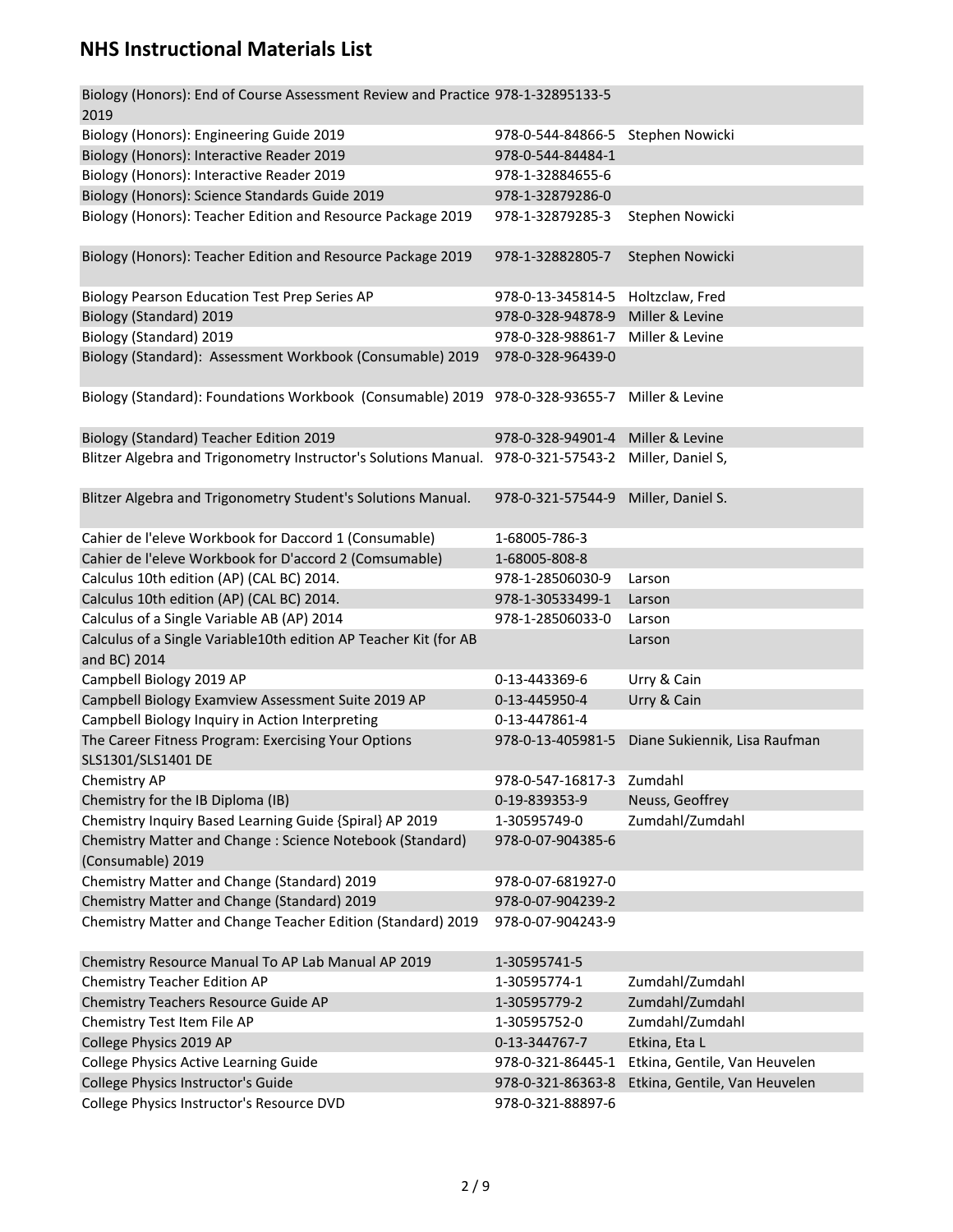| 978-1-28583678-2<br>Cengage<br>978-0-558-66730-6<br>1-47154209-2<br>0-8041-2628-3<br>978-0-13-137502-4<br>0-13-137502-4<br>The Cultural Landscape An Introduction to Human Geography<br>978-0-13-137681-6 Rubenstein<br><b>Adobe Press</b><br>0-321-94051-2<br>Isabel E Arriagada<br>978-1-906345-70-9<br>978-1-43908608-7<br><b>Bulliet</b><br>Earth Science, Geology, the Environment and the Universe:<br>Fisher<br>0-07-658721-5<br>Science Notebook (Standard) (Consumable) 2019<br>Earth Science, Geology, the Environment and the Universe<br>978-0-07-682132-7<br>(Standard) 2019<br>Earth Science, Geology, the Environment and the Universe<br>0-07-904388-7<br>(Standard) 2019<br>Earth Science, Geology, the Environment and the Universe<br>978-0-07-904390-0<br>Teacher Edition (Standard) 2019<br>Economics Reading & Notetaking Study Guide (Consumable)<br>0-328-91458-4<br>Economics (Standard and Honors) 2018<br>978-0-328-91456-2 O'Sullivan/Shefrin<br>Economics (Standard and Honors) 2018<br>978-0-328-93675-5 O'Sullivan/Shefrin<br>Economics Teacher Kit (Standard and Honors) 2018<br>O'Sullivan/Shefrin<br>0-328-91457-6<br>0-07-869419-1<br><b>Engineering Design</b><br>Engineering Design an Introduction<br>1-11164582-5<br>Karsnitz/Obrien<br>Singer/Lyons<br>Engineering Design an Introduction Workbook<br>1-11164584-1<br>The enjoyment of music<br>Forney, Kristine.<br>978-0-393-92887-7<br>Environmental Science (Standard) 2019<br>Heithaus, Arms<br>978-0-547-90401-6<br>Environmental Science (Standard): A Study Guide for Concept<br>978-0-547-90889-2<br>Review 2019<br>Environmental Science (Standard) Teacher Edition 2019<br>978-0-547-90400-9<br>Heithaus, Arms<br>enVision Florida Algebra 1 (Standard and Honors) 2020<br>978-1-41827583-9<br>Pearson<br>enVision Florida Algebra 1 (Standard and Honors) 2020<br>1-41831813-2<br>Pearson<br>enVision Florida Algebra 1 (Standard and Honors) Teacher Kit<br>978-1-41830036-4<br>Pearson<br>enVision Florida Algebra 1 Student Companion (Standard and<br>978-1-41827601-0<br>Honors) Consumable 2020 | College Prep Algebra (Math for College Readiness) 2014 Teacher 978-1-28583679-9<br>Kit | Cengage |
|-----------------------------------------------------------------------------------------------------------------------------------------------------------------------------------------------------------------------------------------------------------------------------------------------------------------------------------------------------------------------------------------------------------------------------------------------------------------------------------------------------------------------------------------------------------------------------------------------------------------------------------------------------------------------------------------------------------------------------------------------------------------------------------------------------------------------------------------------------------------------------------------------------------------------------------------------------------------------------------------------------------------------------------------------------------------------------------------------------------------------------------------------------------------------------------------------------------------------------------------------------------------------------------------------------------------------------------------------------------------------------------------------------------------------------------------------------------------------------------------------------------------------------------------------------------------------------------------------------------------------------------------------------------------------------------------------------------------------------------------------------------------------------------------------------------------------------------------------------------------------------------------------------------------------------------------------------------------------------------------------------------------------------------------------------------------------------------------------------------|----------------------------------------------------------------------------------------|---------|
|                                                                                                                                                                                                                                                                                                                                                                                                                                                                                                                                                                                                                                                                                                                                                                                                                                                                                                                                                                                                                                                                                                                                                                                                                                                                                                                                                                                                                                                                                                                                                                                                                                                                                                                                                                                                                                                                                                                                                                                                                                                                                                           | College Prep Algebra (Math for College Readiness) 2020                                 |         |
|                                                                                                                                                                                                                                                                                                                                                                                                                                                                                                                                                                                                                                                                                                                                                                                                                                                                                                                                                                                                                                                                                                                                                                                                                                                                                                                                                                                                                                                                                                                                                                                                                                                                                                                                                                                                                                                                                                                                                                                                                                                                                                           | Conceptual Physical Science: Explorations (Honors)                                     |         |
|                                                                                                                                                                                                                                                                                                                                                                                                                                                                                                                                                                                                                                                                                                                                                                                                                                                                                                                                                                                                                                                                                                                                                                                                                                                                                                                                                                                                                                                                                                                                                                                                                                                                                                                                                                                                                                                                                                                                                                                                                                                                                                           | Supplemental Teacher Materials for NHS                                                 |         |
|                                                                                                                                                                                                                                                                                                                                                                                                                                                                                                                                                                                                                                                                                                                                                                                                                                                                                                                                                                                                                                                                                                                                                                                                                                                                                                                                                                                                                                                                                                                                                                                                                                                                                                                                                                                                                                                                                                                                                                                                                                                                                                           | Conceptual Physical Science: Explorations (Honors)                                     |         |
|                                                                                                                                                                                                                                                                                                                                                                                                                                                                                                                                                                                                                                                                                                                                                                                                                                                                                                                                                                                                                                                                                                                                                                                                                                                                                                                                                                                                                                                                                                                                                                                                                                                                                                                                                                                                                                                                                                                                                                                                                                                                                                           | TeacherEdition.                                                                        |         |
|                                                                                                                                                                                                                                                                                                                                                                                                                                                                                                                                                                                                                                                                                                                                                                                                                                                                                                                                                                                                                                                                                                                                                                                                                                                                                                                                                                                                                                                                                                                                                                                                                                                                                                                                                                                                                                                                                                                                                                                                                                                                                                           | Core Computer Science for the IB Diploma IB                                            |         |
|                                                                                                                                                                                                                                                                                                                                                                                                                                                                                                                                                                                                                                                                                                                                                                                                                                                                                                                                                                                                                                                                                                                                                                                                                                                                                                                                                                                                                                                                                                                                                                                                                                                                                                                                                                                                                                                                                                                                                                                                                                                                                                           | Cracking the Ap World History Exam 2016 Edition AP                                     |         |
|                                                                                                                                                                                                                                                                                                                                                                                                                                                                                                                                                                                                                                                                                                                                                                                                                                                                                                                                                                                                                                                                                                                                                                                                                                                                                                                                                                                                                                                                                                                                                                                                                                                                                                                                                                                                                                                                                                                                                                                                                                                                                                           | The Cultural Landscape                                                                 |         |
|                                                                                                                                                                                                                                                                                                                                                                                                                                                                                                                                                                                                                                                                                                                                                                                                                                                                                                                                                                                                                                                                                                                                                                                                                                                                                                                                                                                                                                                                                                                                                                                                                                                                                                                                                                                                                                                                                                                                                                                                                                                                                                           | A Cultural Landscape: an Introduction To Human Geography AP                            |         |
|                                                                                                                                                                                                                                                                                                                                                                                                                                                                                                                                                                                                                                                                                                                                                                                                                                                                                                                                                                                                                                                                                                                                                                                                                                                                                                                                                                                                                                                                                                                                                                                                                                                                                                                                                                                                                                                                                                                                                                                                                                                                                                           |                                                                                        |         |
|                                                                                                                                                                                                                                                                                                                                                                                                                                                                                                                                                                                                                                                                                                                                                                                                                                                                                                                                                                                                                                                                                                                                                                                                                                                                                                                                                                                                                                                                                                                                                                                                                                                                                                                                                                                                                                                                                                                                                                                                                                                                                                           |                                                                                        |         |
|                                                                                                                                                                                                                                                                                                                                                                                                                                                                                                                                                                                                                                                                                                                                                                                                                                                                                                                                                                                                                                                                                                                                                                                                                                                                                                                                                                                                                                                                                                                                                                                                                                                                                                                                                                                                                                                                                                                                                                                                                                                                                                           | (AP).                                                                                  |         |
|                                                                                                                                                                                                                                                                                                                                                                                                                                                                                                                                                                                                                                                                                                                                                                                                                                                                                                                                                                                                                                                                                                                                                                                                                                                                                                                                                                                                                                                                                                                                                                                                                                                                                                                                                                                                                                                                                                                                                                                                                                                                                                           | Design With Adobe Creative Cloud (W/Access Code)                                       |         |
|                                                                                                                                                                                                                                                                                                                                                                                                                                                                                                                                                                                                                                                                                                                                                                                                                                                                                                                                                                                                                                                                                                                                                                                                                                                                                                                                                                                                                                                                                                                                                                                                                                                                                                                                                                                                                                                                                                                                                                                                                                                                                                           | Developing Skills for Text Types (Spanish 4) (IB)                                      |         |
|                                                                                                                                                                                                                                                                                                                                                                                                                                                                                                                                                                                                                                                                                                                                                                                                                                                                                                                                                                                                                                                                                                                                                                                                                                                                                                                                                                                                                                                                                                                                                                                                                                                                                                                                                                                                                                                                                                                                                                                                                                                                                                           | Earth & Its Peoples AP.                                                                |         |
|                                                                                                                                                                                                                                                                                                                                                                                                                                                                                                                                                                                                                                                                                                                                                                                                                                                                                                                                                                                                                                                                                                                                                                                                                                                                                                                                                                                                                                                                                                                                                                                                                                                                                                                                                                                                                                                                                                                                                                                                                                                                                                           |                                                                                        |         |
|                                                                                                                                                                                                                                                                                                                                                                                                                                                                                                                                                                                                                                                                                                                                                                                                                                                                                                                                                                                                                                                                                                                                                                                                                                                                                                                                                                                                                                                                                                                                                                                                                                                                                                                                                                                                                                                                                                                                                                                                                                                                                                           |                                                                                        |         |
|                                                                                                                                                                                                                                                                                                                                                                                                                                                                                                                                                                                                                                                                                                                                                                                                                                                                                                                                                                                                                                                                                                                                                                                                                                                                                                                                                                                                                                                                                                                                                                                                                                                                                                                                                                                                                                                                                                                                                                                                                                                                                                           |                                                                                        |         |
|                                                                                                                                                                                                                                                                                                                                                                                                                                                                                                                                                                                                                                                                                                                                                                                                                                                                                                                                                                                                                                                                                                                                                                                                                                                                                                                                                                                                                                                                                                                                                                                                                                                                                                                                                                                                                                                                                                                                                                                                                                                                                                           |                                                                                        |         |
|                                                                                                                                                                                                                                                                                                                                                                                                                                                                                                                                                                                                                                                                                                                                                                                                                                                                                                                                                                                                                                                                                                                                                                                                                                                                                                                                                                                                                                                                                                                                                                                                                                                                                                                                                                                                                                                                                                                                                                                                                                                                                                           |                                                                                        |         |
|                                                                                                                                                                                                                                                                                                                                                                                                                                                                                                                                                                                                                                                                                                                                                                                                                                                                                                                                                                                                                                                                                                                                                                                                                                                                                                                                                                                                                                                                                                                                                                                                                                                                                                                                                                                                                                                                                                                                                                                                                                                                                                           |                                                                                        |         |
|                                                                                                                                                                                                                                                                                                                                                                                                                                                                                                                                                                                                                                                                                                                                                                                                                                                                                                                                                                                                                                                                                                                                                                                                                                                                                                                                                                                                                                                                                                                                                                                                                                                                                                                                                                                                                                                                                                                                                                                                                                                                                                           |                                                                                        |         |
|                                                                                                                                                                                                                                                                                                                                                                                                                                                                                                                                                                                                                                                                                                                                                                                                                                                                                                                                                                                                                                                                                                                                                                                                                                                                                                                                                                                                                                                                                                                                                                                                                                                                                                                                                                                                                                                                                                                                                                                                                                                                                                           |                                                                                        |         |
|                                                                                                                                                                                                                                                                                                                                                                                                                                                                                                                                                                                                                                                                                                                                                                                                                                                                                                                                                                                                                                                                                                                                                                                                                                                                                                                                                                                                                                                                                                                                                                                                                                                                                                                                                                                                                                                                                                                                                                                                                                                                                                           |                                                                                        |         |
|                                                                                                                                                                                                                                                                                                                                                                                                                                                                                                                                                                                                                                                                                                                                                                                                                                                                                                                                                                                                                                                                                                                                                                                                                                                                                                                                                                                                                                                                                                                                                                                                                                                                                                                                                                                                                                                                                                                                                                                                                                                                                                           |                                                                                        |         |
|                                                                                                                                                                                                                                                                                                                                                                                                                                                                                                                                                                                                                                                                                                                                                                                                                                                                                                                                                                                                                                                                                                                                                                                                                                                                                                                                                                                                                                                                                                                                                                                                                                                                                                                                                                                                                                                                                                                                                                                                                                                                                                           | 2018                                                                                   |         |
|                                                                                                                                                                                                                                                                                                                                                                                                                                                                                                                                                                                                                                                                                                                                                                                                                                                                                                                                                                                                                                                                                                                                                                                                                                                                                                                                                                                                                                                                                                                                                                                                                                                                                                                                                                                                                                                                                                                                                                                                                                                                                                           |                                                                                        |         |
|                                                                                                                                                                                                                                                                                                                                                                                                                                                                                                                                                                                                                                                                                                                                                                                                                                                                                                                                                                                                                                                                                                                                                                                                                                                                                                                                                                                                                                                                                                                                                                                                                                                                                                                                                                                                                                                                                                                                                                                                                                                                                                           |                                                                                        |         |
|                                                                                                                                                                                                                                                                                                                                                                                                                                                                                                                                                                                                                                                                                                                                                                                                                                                                                                                                                                                                                                                                                                                                                                                                                                                                                                                                                                                                                                                                                                                                                                                                                                                                                                                                                                                                                                                                                                                                                                                                                                                                                                           |                                                                                        |         |
|                                                                                                                                                                                                                                                                                                                                                                                                                                                                                                                                                                                                                                                                                                                                                                                                                                                                                                                                                                                                                                                                                                                                                                                                                                                                                                                                                                                                                                                                                                                                                                                                                                                                                                                                                                                                                                                                                                                                                                                                                                                                                                           |                                                                                        |         |
|                                                                                                                                                                                                                                                                                                                                                                                                                                                                                                                                                                                                                                                                                                                                                                                                                                                                                                                                                                                                                                                                                                                                                                                                                                                                                                                                                                                                                                                                                                                                                                                                                                                                                                                                                                                                                                                                                                                                                                                                                                                                                                           |                                                                                        |         |
|                                                                                                                                                                                                                                                                                                                                                                                                                                                                                                                                                                                                                                                                                                                                                                                                                                                                                                                                                                                                                                                                                                                                                                                                                                                                                                                                                                                                                                                                                                                                                                                                                                                                                                                                                                                                                                                                                                                                                                                                                                                                                                           |                                                                                        |         |
|                                                                                                                                                                                                                                                                                                                                                                                                                                                                                                                                                                                                                                                                                                                                                                                                                                                                                                                                                                                                                                                                                                                                                                                                                                                                                                                                                                                                                                                                                                                                                                                                                                                                                                                                                                                                                                                                                                                                                                                                                                                                                                           |                                                                                        |         |
|                                                                                                                                                                                                                                                                                                                                                                                                                                                                                                                                                                                                                                                                                                                                                                                                                                                                                                                                                                                                                                                                                                                                                                                                                                                                                                                                                                                                                                                                                                                                                                                                                                                                                                                                                                                                                                                                                                                                                                                                                                                                                                           |                                                                                        |         |
|                                                                                                                                                                                                                                                                                                                                                                                                                                                                                                                                                                                                                                                                                                                                                                                                                                                                                                                                                                                                                                                                                                                                                                                                                                                                                                                                                                                                                                                                                                                                                                                                                                                                                                                                                                                                                                                                                                                                                                                                                                                                                                           |                                                                                        |         |
|                                                                                                                                                                                                                                                                                                                                                                                                                                                                                                                                                                                                                                                                                                                                                                                                                                                                                                                                                                                                                                                                                                                                                                                                                                                                                                                                                                                                                                                                                                                                                                                                                                                                                                                                                                                                                                                                                                                                                                                                                                                                                                           |                                                                                        |         |
|                                                                                                                                                                                                                                                                                                                                                                                                                                                                                                                                                                                                                                                                                                                                                                                                                                                                                                                                                                                                                                                                                                                                                                                                                                                                                                                                                                                                                                                                                                                                                                                                                                                                                                                                                                                                                                                                                                                                                                                                                                                                                                           |                                                                                        |         |
|                                                                                                                                                                                                                                                                                                                                                                                                                                                                                                                                                                                                                                                                                                                                                                                                                                                                                                                                                                                                                                                                                                                                                                                                                                                                                                                                                                                                                                                                                                                                                                                                                                                                                                                                                                                                                                                                                                                                                                                                                                                                                                           |                                                                                        |         |
|                                                                                                                                                                                                                                                                                                                                                                                                                                                                                                                                                                                                                                                                                                                                                                                                                                                                                                                                                                                                                                                                                                                                                                                                                                                                                                                                                                                                                                                                                                                                                                                                                                                                                                                                                                                                                                                                                                                                                                                                                                                                                                           |                                                                                        |         |
|                                                                                                                                                                                                                                                                                                                                                                                                                                                                                                                                                                                                                                                                                                                                                                                                                                                                                                                                                                                                                                                                                                                                                                                                                                                                                                                                                                                                                                                                                                                                                                                                                                                                                                                                                                                                                                                                                                                                                                                                                                                                                                           |                                                                                        |         |
|                                                                                                                                                                                                                                                                                                                                                                                                                                                                                                                                                                                                                                                                                                                                                                                                                                                                                                                                                                                                                                                                                                                                                                                                                                                                                                                                                                                                                                                                                                                                                                                                                                                                                                                                                                                                                                                                                                                                                                                                                                                                                                           | 2020                                                                                   |         |
|                                                                                                                                                                                                                                                                                                                                                                                                                                                                                                                                                                                                                                                                                                                                                                                                                                                                                                                                                                                                                                                                                                                                                                                                                                                                                                                                                                                                                                                                                                                                                                                                                                                                                                                                                                                                                                                                                                                                                                                                                                                                                                           |                                                                                        |         |
|                                                                                                                                                                                                                                                                                                                                                                                                                                                                                                                                                                                                                                                                                                                                                                                                                                                                                                                                                                                                                                                                                                                                                                                                                                                                                                                                                                                                                                                                                                                                                                                                                                                                                                                                                                                                                                                                                                                                                                                                                                                                                                           |                                                                                        |         |
| 978-1-41827584-6<br>Pearson                                                                                                                                                                                                                                                                                                                                                                                                                                                                                                                                                                                                                                                                                                                                                                                                                                                                                                                                                                                                                                                                                                                                                                                                                                                                                                                                                                                                                                                                                                                                                                                                                                                                                                                                                                                                                                                                                                                                                                                                                                                                               | enVision Florida Algebra 2 (Standard and Honors) 2020                                  |         |
| 978-1-41830037-1<br>Pearson                                                                                                                                                                                                                                                                                                                                                                                                                                                                                                                                                                                                                                                                                                                                                                                                                                                                                                                                                                                                                                                                                                                                                                                                                                                                                                                                                                                                                                                                                                                                                                                                                                                                                                                                                                                                                                                                                                                                                                                                                                                                               | enVision Florida Algebra 2 (Standard and Honors) Teacher Kit                           |         |
|                                                                                                                                                                                                                                                                                                                                                                                                                                                                                                                                                                                                                                                                                                                                                                                                                                                                                                                                                                                                                                                                                                                                                                                                                                                                                                                                                                                                                                                                                                                                                                                                                                                                                                                                                                                                                                                                                                                                                                                                                                                                                                           | 2020                                                                                   |         |
| 978-1-41827602-7                                                                                                                                                                                                                                                                                                                                                                                                                                                                                                                                                                                                                                                                                                                                                                                                                                                                                                                                                                                                                                                                                                                                                                                                                                                                                                                                                                                                                                                                                                                                                                                                                                                                                                                                                                                                                                                                                                                                                                                                                                                                                          | enVision Florida Algebra 2 Student Companion (Standard and                             |         |
|                                                                                                                                                                                                                                                                                                                                                                                                                                                                                                                                                                                                                                                                                                                                                                                                                                                                                                                                                                                                                                                                                                                                                                                                                                                                                                                                                                                                                                                                                                                                                                                                                                                                                                                                                                                                                                                                                                                                                                                                                                                                                                           | Honors) Consumable 2020                                                                |         |
| 978-1-41827585-3<br>Pearson                                                                                                                                                                                                                                                                                                                                                                                                                                                                                                                                                                                                                                                                                                                                                                                                                                                                                                                                                                                                                                                                                                                                                                                                                                                                                                                                                                                                                                                                                                                                                                                                                                                                                                                                                                                                                                                                                                                                                                                                                                                                               | enVision Florida Geometry (Standard and Honors) 2020                                   |         |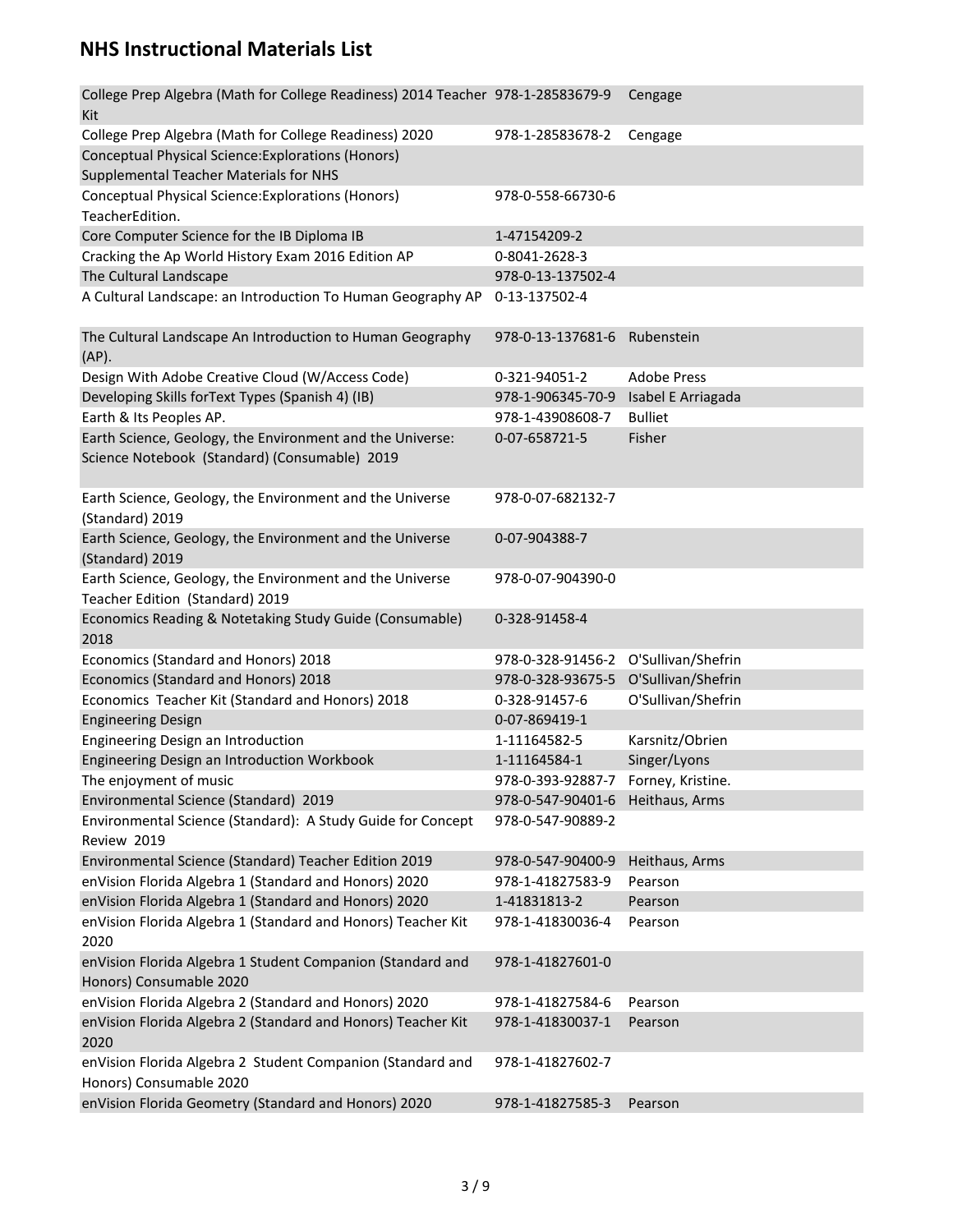| enVision Florida Geometry (Standard and Honors) Teacher Kit<br>2020                          | 978-1-41830038-8        | Pearson                 |
|----------------------------------------------------------------------------------------------|-------------------------|-------------------------|
| enVision Florida Geometry Student Companion (Standard and<br>Honors) Consumable 2020         | 978-1-41827603-4        |                         |
| <b>Essentials of Statistics STA2023 DE</b>                                                   | 978-0-321-92459-9       | Triola, Mario F.,       |
| Everyone's An Author (Dual Enrollment ENC 1101/1102)                                         | 978-0-393-42081-4       | Norton                  |
| Everyone's An Author (Dual Enrollment ENC 1101/1102)                                         | 978-0-393-68085-0       | Norton                  |
| Everyone's An Author (Dual Enrollment ENC 1101/1102)                                         | 978-0-393-88568-2       | Norton                  |
| Everyone's an Author ENC1101 DE                                                              | 978-0-393-91201-2       | Lunsford, Andrea A.,    |
| <b>Explore It Guitar and Style</b>                                                           | 978-0-9860175-0-6       | Marsters                |
| <b>Explore It Guitar and Style</b>                                                           | 978-0-9860175-9-9       | Marsters                |
| <b>Fabric of a Nation</b>                                                                    | 978-1-31917817-8        |                         |
| Fabric of a Nation (Teacher's Edition)                                                       | 978-1-31918268-7        |                         |
| Financial Algebra Module 1: Automobile Ownership<br>(Consumable) 2020                        | 978-0-8251-8523-6 Walch |                         |
| Financial Algebra Module 2: The Stock Market (Consumable)<br>2020                            | 978-0-8251-8524-3 Walch |                         |
| Financial Algebra Module 3: Business Modeling (Consumable)<br>2020                           | 978-0-8251-8525-0 Walch |                         |
| Financial Algebra Module 4: Employment (Consumable) 2020                                     | 978-0-8251-8526-7 Walch |                         |
| Financial Algebra Module 5: Banking (Consumable) 2020                                        | 978-0-8251-8527-4 Walch |                         |
| Financial Algebra Module 6: Consumer Credit (Consumable)<br>2020                             | 978-0-8251-8528-1 Walch |                         |
| Financial Algebra Module 7: Independent Living: Taxes<br>(Consumable) 2020                   | 978-0-8251-8529-8 Walch |                         |
| Financial Algebra Module 8: Independent Living: Planning for<br>Retirement (Consumable) 2020 | 978-0-8251-8530-4 Walch |                         |
| Financial Algebra Module 9: Independent Living: Budgeting<br>(Consumable) 2020               | 978-0-8251-8531-1 Walch |                         |
| Financial Algebra Teacher Resource Kit (9 Modules) 2020                                      | 978-0-8251-8893-0 Walch |                         |
| First Year Guitar Teacher Manual                                                             | 0-9860175-7-4           | Marsters                |
| Florida Health for H.O.P.E.                                                                  | 978-0-02-145968-1       |                         |
| Gardner's Art Through Ages                                                                   | 1-28575499-9            | Kleiner                 |
| Gateway to U.S. History: The Bridge to Success on Florida's EOC<br>Test.                     | 978-0-9894845-0-3       | Jarrett, Mark           |
| General Biolog I BSC 2010L DE                                                                | 978-1-52494306-6        | Williams & Hakala       |
| Geometry - Florida Workbook (Consumable) 2020                                                | 978-0-9894604-2-2       | University of Florida   |
| Geometry: Student Resources in Spanish 2014                                                  | 978-0-618-73680-5       | <b>McDougal Littell</b> |
| Goode's World Atlas                                                                          | 0-13-386464-2           | Mcnally                 |
| Government in America: People, Politics, and Policy (AP).                                    | 978-0-13-256693-3       | Edwards                 |
| Government in America: People, Politics, and Policy, AP*<br>edition, 15/E TE.                | 978-0-13-256695-7       |                         |
| Higher Level Biology (IB)                                                                    | 1-44795900-0            |                         |
| Higher Level Chemistry Book + Ebook                                                          | 1-44795975-2            | Damon, Mcgonegal        |
| Holes Essentials of Human Anatomy and Physiology (Standard)<br>2019                          | 978-0-07-901569-3       | Shier                   |
| Holes Essentials of Human Anatomy and Physiology (Standard)<br>2019                          | 978-0-07-903972-9       | Shier                   |
| <b>Hospitality Services</b>                                                                  | 978-1-61960-267-0       | Reynolds, Chase         |
| <b>Hospitality Services</b>                                                                  | 978-1-63126-490-0       | Reynolds, Chase         |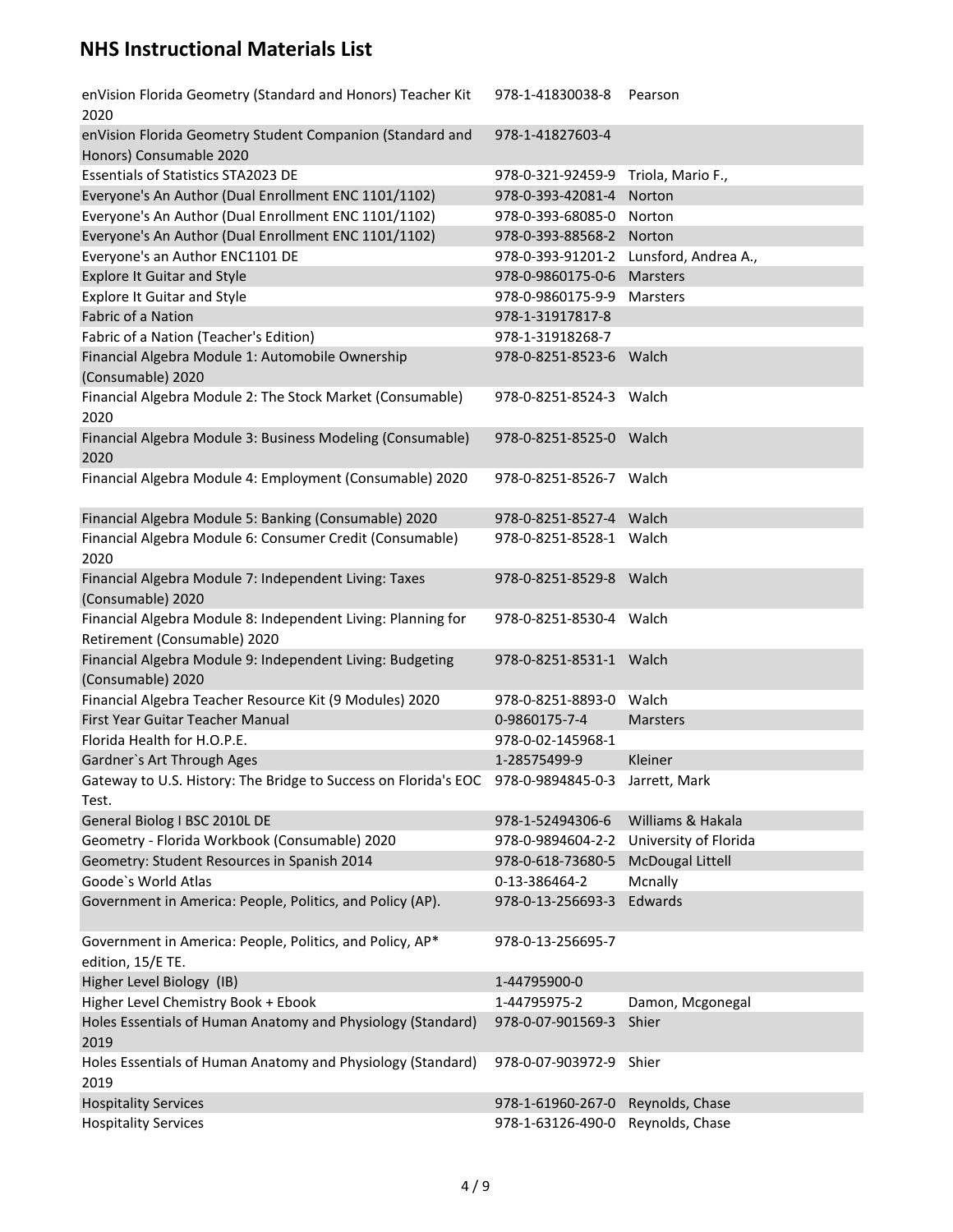| Hospitality & Tourism Management Year 1                                                                | 0-86612-403-9          | Amer Hotel Et                           |
|--------------------------------------------------------------------------------------------------------|------------------------|-----------------------------------------|
| Human Geography for the AP Course                                                                      | 978-1-31919224-2       | Hildebrandt, Lu, Keller, Neumann        |
| Human Geography for the AP Course Teacher Edition                                                      | 1-31919277-7           | Hildebrandt, Lu, Keller, Neumann        |
| IB French B Course Book Pack                                                                           | 0-19-842237-7          | Trumper & Israel                        |
| Imagina Student Activities Manual Spanish 4 Consumable 2015                                            | 978-1-62680-086-1      |                                         |
| Instr Guide To Text & Media for Human A&P TE                                                           | 0-558-66257-9          |                                         |
| INSTRUCTIONAL RESOURCES AMERICAN GOVERNMENT CD.                                                        | 978-0-13-256695-7      |                                         |
| Introduction To Anatomy and Physiology (Honors) 2019                                                   | 978-1-61960-412-4      | Hall                                    |
| Introduction To Anatomy and Physiology (Honors) 2019                                                   | 978-1-61960-649-4      | Hall                                    |
| Investigating Biology Laboratory Manual 2019 AP                                                        | 978-0-13-447346-8      | Morgan, Judith Giles                    |
| Investigating Biology Laboratory Manual 2019 AP                                                        | 978-0-13-451922-7      | Morgan, Judith Giles                    |
| Lab Manual for Chemistry AP 2019                                                                       | 1-30595746-6           | Zumdahl/Zumdahl                         |
| Liberal Arts Math (LAM 1) : Algebra 1 Workbook (Consumable)                                            | 978-0-9894604-0-8      | University of Florida                   |
| Liberal Arts Math (LAM 1) : Algebra 1 Workbook (Consumable)                                            | 978-1-73422-814-4      | University of Florida                   |
| Liberal Arts Math (LAM 1 and LAM 2) : Geometry Workbook<br>(Consumable) 2020                           |                        | 978-0-9894604-2-2 University of Florida |
| Liberal Arts Math (LAM 1 and LAM 2) : Geometry Workbook<br>(Consumable) 2020                           | 978-1-73422-815-1      | University of Florida                   |
| The Little Seagull Handbook W/Exercises & Inquizitive Access<br>Code                                   | 0-393-60264-8          | Bullock, Brody, Weinberg                |
| The Little Seagull Handbook W/Exercises & Inquizitive Access<br>Code                                   | 978-0-393-64639-9      | Bullock, Brody, Weinberg                |
| Living in the Environment Print+Mindtap+Fast AP                                                        | 1-30533558-9           | Miller/Spoolman                         |
| Living in the Environment Teachers Guide AP                                                            | 1-28575100-0           | Miller                                  |
| The Longman Writer: Rhetoric, Reader and Research Guide<br>(seventh edition).                          | 978-0-205-73999-8      | Nadell, Judith                          |
| Magruder's American Government Reading & Notetaking Study 0-328-91484-3<br>Guide (Consumable) 2018     |                        |                                         |
| Magruder's American Government (Standard and Honors) 2018 978-0-328-91482-1 Shea                       |                        |                                         |
| Magruder's American Government (Standard and Honors) 2018 978-0-328-93663-2 Shea                       |                        |                                         |
| Magruder's American Government Teacher Kit (Standard and<br><b>Honors</b> ) 2018                       | 978-0-328-91483-8 Shea |                                         |
| Marine Science (Standard) 2019                                                                         | 0-02-142265-6          | Castro                                  |
| Marine Science (Standard) 2019                                                                         | 978-0-07-901577-8      | Castro                                  |
| Master ASL! Fingerspelling, Numbers, & Glossing                                                        | 1-881133-21-4          | Zinza                                   |
| Master ASL Level 1                                                                                     | 978-1-881133-20-9      | Jason E. Zinza                          |
| Mathematics: Analysis and Approaches - HL IB                                                           | 978-0-19-842717-9      |                                         |
| Mathematics: Analysis & Approaches IB- standard level                                                  | 0-19-842710-7          | Awada, Natasha                          |
| Mathematics: applications and interpretation.                                                          | 0-19-842704-2          | Belcher, Paul                           |
| Mathematics: Applications and Interpretation IB                                                        | 0-19-842698-4          | Belcher, Paul                           |
| Mathematics: Applications and Interpretation. Standard Level IB 978-0-19-842699-8<br>diploma programme |                        | Paul Belcher                            |
| Modern Chemistry (Honors) 2019                                                                         | 978-1-32879288-4       | Sarquis, Sarquis                        |
| Modern Chemistry (Honors): Engineering Guide 2019                                                      | 978-0-544-88805-0      | Sarquis, Sarquis                        |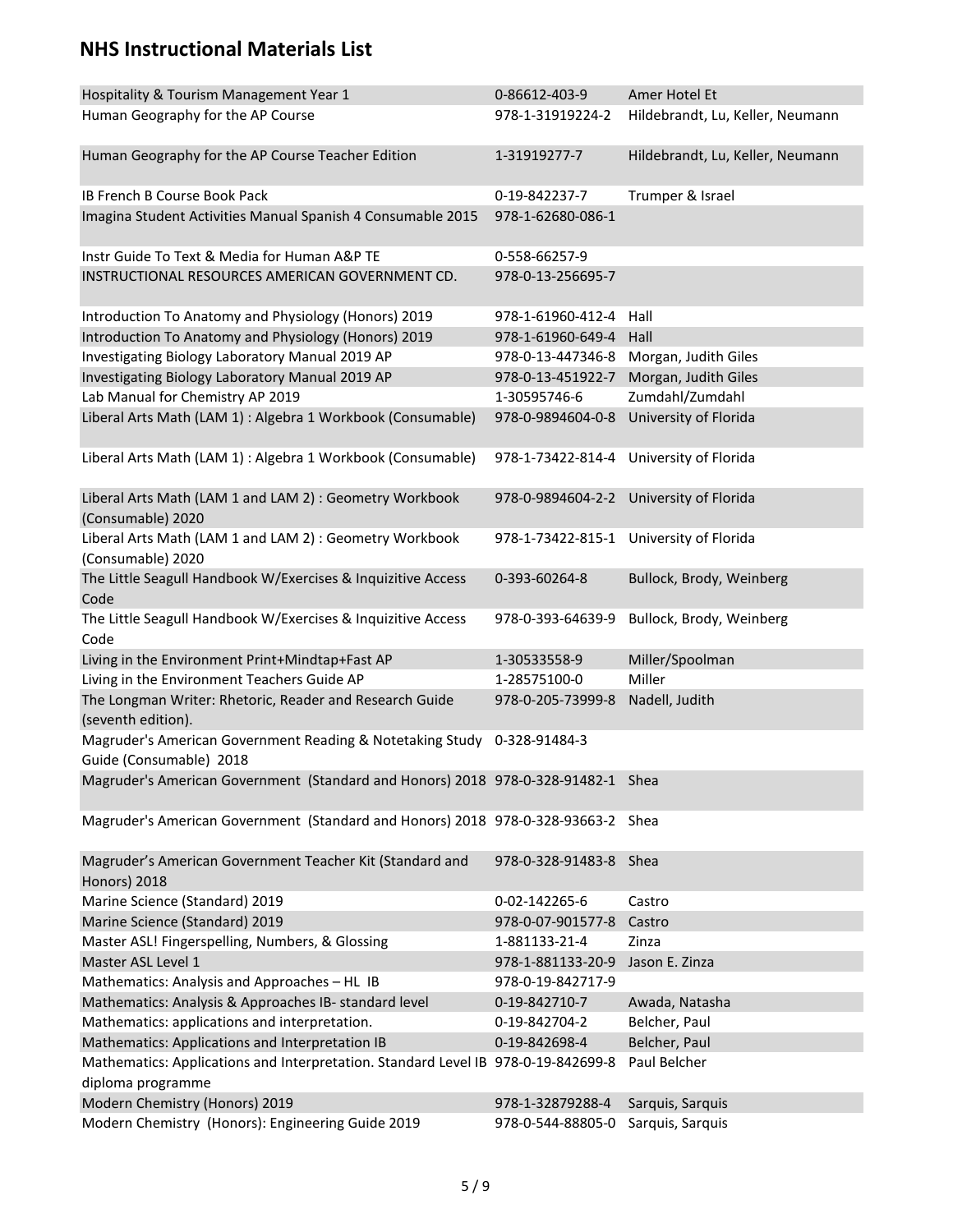| Modern Chemistry (Honors): Interactive Reader 2019<br>Modern Chemistry (Honors): Science Standards Guide 2019        | 978-0-544-84485-8<br>978-1-32879290-7 |                                                     |
|----------------------------------------------------------------------------------------------------------------------|---------------------------------------|-----------------------------------------------------|
|                                                                                                                      |                                       |                                                     |
| Modern Chemistry (Honors): Teacher Edition and Resource<br>Package 2019                                              | 978-1-32879289-1                      | Sarquis, Sarquis                                    |
| Modern Chemistry (Honors): Teacher Edition and Resource<br>Package 2019                                              | 978-1-32883004-3                      | Sarquis, Sarquis                                    |
| Modern Latin America IB                                                                                              | 0-19-992923-8                         | Skidmore                                            |
| Multiple-Choice and Free Response Questions in Preparation for 978-1-878621-86-3<br>the AP Calculus (AB) Examination |                                       | Lederman, David                                     |
| Multiple Choice & Free Response Questions in Preparation for<br>the AP Calculus AB Examination Workbook              | 978-1-934780-42-8                     | Lederman, David                                     |
| Multiple Choice & Free Response Questions in Preparation for<br>the AP Calculus BC Examination Workbook, 8th ed.     | 1-934780-10-3                         | Lederman, David                                     |
| Myers' Psychology AP.                                                                                                | 978-1-42924436-7                      | <b>Myers</b>                                        |
| Myers' Psychology for Ap                                                                                             | 1-46411307-6                          | <b>Myers</b>                                        |
| Myers' Psychology Teacher Edition AP                                                                                 | 978-1-42925251-5                      | <b>Myers</b>                                        |
| Norton Anthology of American Literature Vol B AML 2010 DE                                                            | 0-393-93477-2                         |                                                     |
| The Norton anthology of American literature Volume A, AML<br>2010 DE                                                 | 978-0-393-91309-5                     |                                                     |
| The Norton anthology of American literature Volume A, AML<br>2010 DE                                                 | 978-0-393-93476-2                     |                                                     |
| The Norton introduction to literature                                                                                | 978-0-393-91338-5                     |                                                     |
| The Norton Introduction to Literature ENC1102 DE                                                                     | 978-0-393-93426-7                     |                                                     |
| The Norton Reader: an Anthology of Nonfiction                                                                        | 978-0-393-92948-5                     |                                                     |
| Pearson Baccalaureate French B (IB)                                                                                  | 0-435-07451-2                         | Delvalee                                            |
| Pearson Baccalaureate Psychology                                                                                     | 978-1-44799065-9                      | Alan Law, Christos Halkiopoulos,<br>Christian Bryan |
| PEARSON BACCAULARETE PSYCHOLOGY.                                                                                     | 978-0-435-03288-3                     |                                                     |
| Perrine's Literature Structure, Sound, and Sense.                                                                    | 0-15-507494-6                         | Arp                                                 |
| Physical Science (Honors) 2019                                                                                       | 978-0-07-682098-6                     |                                                     |
| Physical Science (Honors) 2019                                                                                       | 978-0-07-904225-5                     |                                                     |
| Physical Science (Honors): Science Notebook (Consumable) 2019 978-0-07-896299-8                                      |                                       |                                                     |
| Physical Science: Concepts in Action Teacher Edition.                                                                | 978-0-13-316395-7                     |                                                     |
| Physical Science: Concepts in Action Teacher Edition and KIT.                                                        |                                       |                                                     |
| Physics (Honors) 2019                                                                                                | 978-1-32879292-1                      | Serway, Faughn                                      |
| Physics (Honors): Engineering Design Guide 2019                                                                      | 0-544-88806-5                         |                                                     |
| Physics (Honors) : Interactive Reader 2019                                                                           | 0-544-84487-4                         |                                                     |
| Physics (Honors) : Science Standards Guide 2019                                                                      | 978-1-32879294-5                      |                                                     |
| Physics (Honors): Teacher Edition and Resource Package 2019                                                          | 978-1-32879293-8                      | Serway, Faughn                                      |
| Physics (Honors): Teacher Edition and Resource Package 2019                                                          | 978-1-32883029-6                      | Serway, Faughn                                      |
| Physics: Principles with Applications (6th Edition) AP TEACHER<br>KIT.                                               |                                       |                                                     |
| The Practice of Statistics AP 2014                                                                                   | 978-1-46410873-0                      | Starnes, Daren S.                                   |
| The Practice of Statistics AP 2014                                                                                   | 978-1-46417078-2                      | Starnes, Daren S.                                   |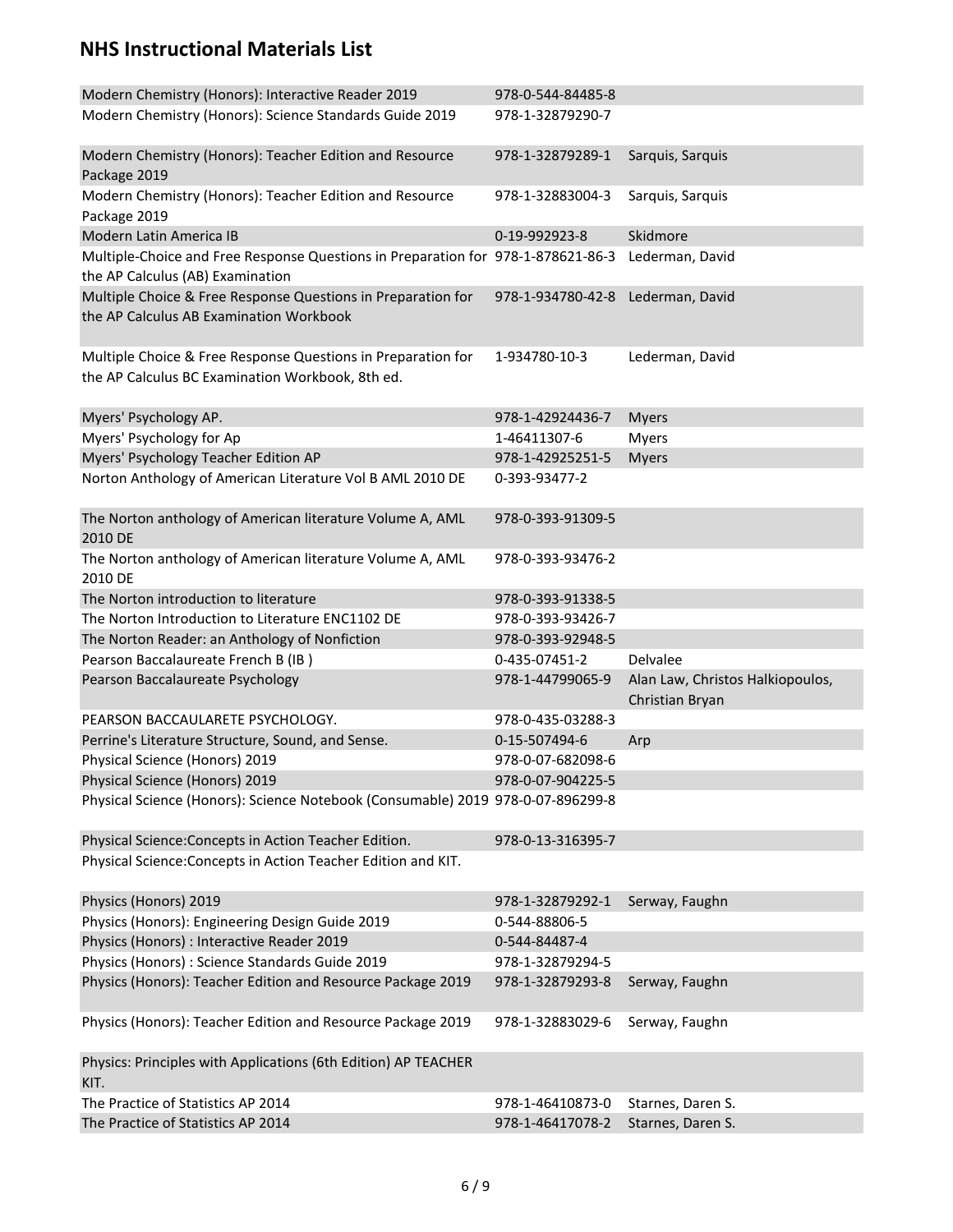| The practice of statistics Teacher Edition                                                                                                  | 978-1-46415401-0                  | Starnes, Daren S                                                                                                                  |
|---------------------------------------------------------------------------------------------------------------------------------------------|-----------------------------------|-----------------------------------------------------------------------------------------------------------------------------------|
| The Practice of Statistics: TI-83.                                                                                                          | 978-0-7167-7309-2                 | Dan Yates                                                                                                                         |
| Precalculus Notetaking Guide With Limits a Graphing                                                                                         | 1-11157210-0                      | Larson/Larson                                                                                                                     |
| Precalculus with Limits: A Graphing Approach 2020                                                                                           | 978-1-11142764-1                  | Ron Larson                                                                                                                        |
| Precalculus with Limits: A Graphing Approach 2020                                                                                           | 978-1-58175-832-0                 | Ron Larson                                                                                                                        |
| Precalculus with Limits: A Graphing Approach: Lesson Plans                                                                                  | 978-1-11157260-0                  |                                                                                                                                   |
| Precalculus With Limits a Graphing Approach Teacher Edition                                                                                 | 1-11157211-9                      | Larson                                                                                                                            |
| Precalculus with Limits: A Graphing Approach - Text specific<br>DVD's                                                                       | 978-1-11157281-5                  |                                                                                                                                   |
| Precalculus with Limits and Precalculus Functions and Graphs: A 0-618-85447-9                                                               |                                   | Larson                                                                                                                            |
| <b>Graphing Approach Solution Manual Edition</b>                                                                                            |                                   |                                                                                                                                   |
| Preparing for the AP Biology Exam Workbook                                                                                                  | 978-0-13-454690-2                 | Urry & Cain                                                                                                                       |
| Principles of Economics, 6th edition AP                                                                                                     | 978-0-538-45305-9                 | Mankiw, N. Gregory.                                                                                                               |
| Principles of Engineering                                                                                                                   | 978-1-11130824-7                  | Handley, Brett                                                                                                                    |
| Principles of Engineering                                                                                                                   | 1-43542836-6                      | Handley, Brett                                                                                                                    |
| Principles & Practices Autocad 2016                                                                                                         | 1-58503-953-5                     | Shih                                                                                                                              |
| Printed Test Bank for Campbell Biology, 11th Edition AP                                                                                     | 978-0-13-447864-7                 | Lisa A. Urry                                                                                                                      |
| Project Lead the Way: Civil Engineering and Architecture.                                                                                   | 978-1-43544164-4                  | Matteson, Kennedy and Baur                                                                                                        |
| Psychology, 7/e AP.                                                                                                                         | 0-7167-0621-0                     | <b>Myers</b>                                                                                                                      |
| Psychology for AP TE                                                                                                                        | 1-46415501-1                      | <b>Myers</b>                                                                                                                      |
| Reading Writing & Spkng Practice for Realidades 3/4                                                                                         | 0-13-330300-4                     |                                                                                                                                   |
| (Consumable)                                                                                                                                |                                   |                                                                                                                                   |
| Realidades 4 Teacher's Edition                                                                                                              | 0-13-330298-9                     | Zayas-Bazan, Bacon, Garcia                                                                                                        |
| Realidades {FI} 4                                                                                                                           | 0-13-329982-1                     | Zayas-Bazan, Bacon, Garcia                                                                                                        |
| Shelly Cashman Discovering Computers & Microsoft <sup>®</sup> Office 365 978-1-30587180-9<br>& Office 2016: A Fundamental Combined Approach |                                   | Jennifer T. Campbell; Steven M.<br>Freund; Mark Frydenberg; Mary Z.<br>Last; Philip J. Pratt; Susan L. Sebok;<br>Misty E. Vermaat |
| Signing Naturally Level 1: Units 1-6 Teachers Curriculum Set                                                                                | 1-58121-207-0                     | Smith, Cheri                                                                                                                      |
| Signing Naturally Level 2: Units 7-12 Teachers Curriculum Set                                                                               | 978-1-58121-218-1 Lentz, Ella Mae |                                                                                                                                   |
| Signing Naturally Level 3 : Level 3.                                                                                                        | 978-1-58121-135-1                 | Mikos, Smith, Lentz                                                                                                               |
| Signing Naturally Student Workbook (W/Dvd)(Lesson 7-12) ASL<br>1150 DE                                                                      | 1-58121-221-6                     | Lentz                                                                                                                             |
| Signing Naturally Units 1-6 Student Set With Dvds ASL 1140 DE                                                                               | 1-58121-210-0                     | Dawn Sign Press                                                                                                                   |
| SOLIDWORKS 2016: Reference Guide                                                                                                            | 978-1-58503-989-0                 | David Planchard                                                                                                                   |
| Spanish B for the IB diploma                                                                                                                | 1-51044655-9                      | Thacker, Mike                                                                                                                     |
| SpringBoard English LA Teacher's Edition                                                                                                    | 978-1-45730995-3                  |                                                                                                                                   |
| Springboard English Language Arts 11                                                                                                        | 1-45730840-1                      |                                                                                                                                   |
| Springboard English Language Arts 12                                                                                                        | 1-45730841-X                      |                                                                                                                                   |
| Springboard English Language - Senior English Teacher Edition                                                                               | 978-1-45730848-2                  |                                                                                                                                   |
|                                                                                                                                             |                                   |                                                                                                                                   |
| <b>Statistics Through Application (Honors) 2020</b>                                                                                         | 978-1-42921974-7                  | <b>Starnes</b>                                                                                                                    |
| <b>Statistics Through Application (Honors) 2020</b>                                                                                         | 978-1-42926511-9                  | <b>Starnes</b>                                                                                                                    |
| <b>Street law</b>                                                                                                                           | 0-07-879983-X                     | Arbetman, Lee                                                                                                                     |
| Street law                                                                                                                                  | 978-0-07-889519-7                 | Arbetman, Lee                                                                                                                     |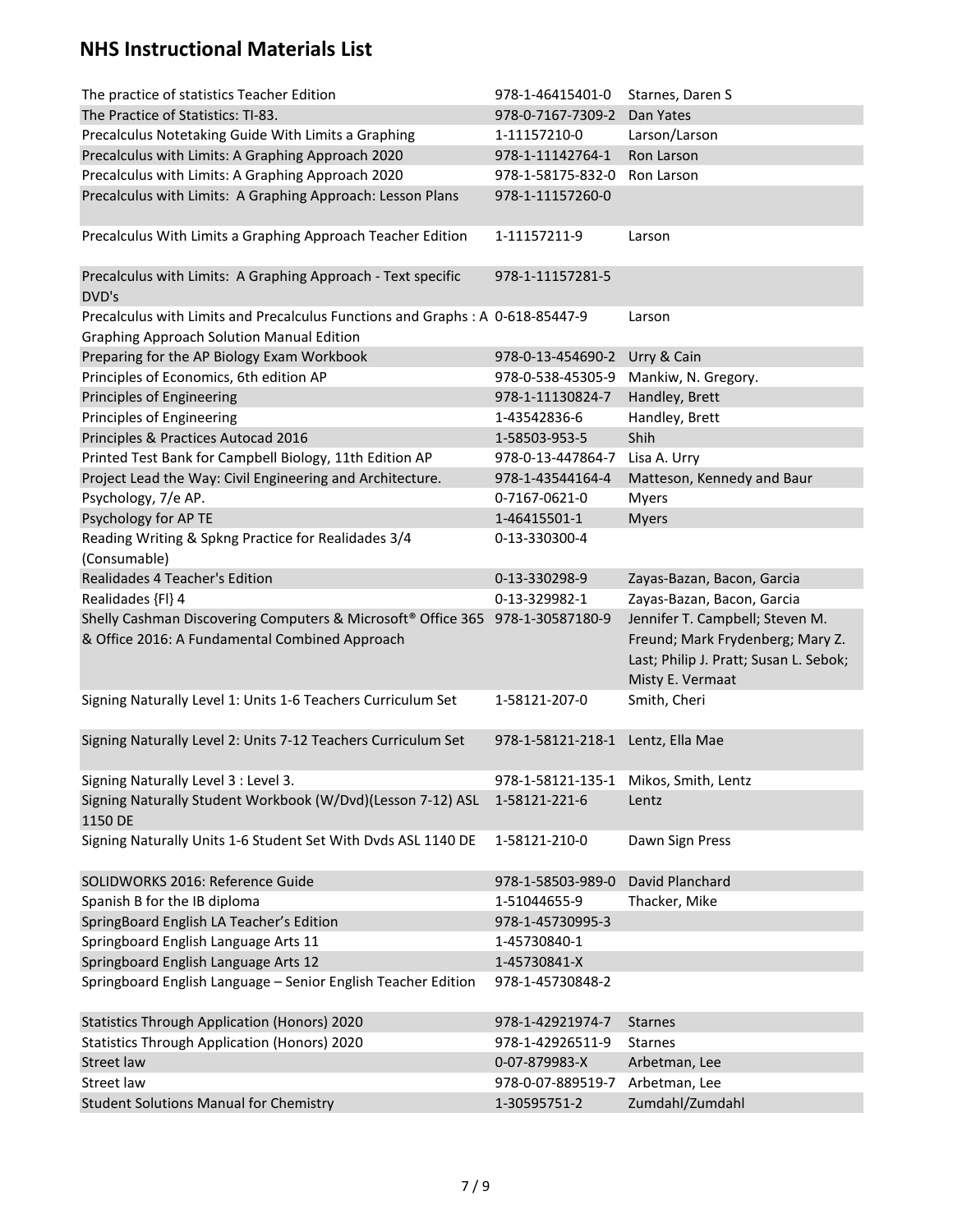| Student Solutions Manual for the AP Calculus AB Examination                            | 978-1-934780-43-5 Lederman, David |                          |
|----------------------------------------------------------------------------------------|-----------------------------------|--------------------------|
| Student Study & Solutions Manual for Precalculus Real<br>Mathematics                   | 1-11157209-7                      | Larson                   |
| Student Test Item File for Precalculus With Limits                                     | 0-618-85445-2                     | Larson/Hostetler/Edwards |
| Study Guide for Chemistry AP 2019                                                      | 1-30595747-4                      | Zumdahl/Zumdahl          |
| Study Sync (Grade 9) FSA Student Test Preparation                                      | 978-1-970126-04-4                 | McGraw Hill              |
| (Consumable) ELA                                                                       |                                   |                          |
| Study Sync (Grade 9) Student Reading & Writing Companion<br>(Consumable) ELA           | 978-1-949739-82-4 McGraw Hill     |                          |
| Study Sync (Grade 10) FSA Student Test Preparation                                     | 978-1-970126-05-1 McGraw Hill     |                          |
| (Consumable) ELA                                                                       |                                   |                          |
| Study Sync (Grade 10) Student Reading & Writing Companion                              | 978-1-949739-83-1 McGraw Hill     |                          |
| (Consumable) ELA                                                                       |                                   |                          |
| Study Sync (Grade 11) ACT & SAT Student Test Preparation                               | 978-0-07-682023-8 McGraw Hill     |                          |
| (Consumable) ELA (RED EDITION)                                                         |                                   |                          |
| Study Sync (Grade 11) Student Reading & Writing Companion                              | 978-1-949739-84-8 McGraw Hill     |                          |
| Volume 1 (Consumable) ELA                                                              |                                   |                          |
| Study Sync (Grade 11) Student Reading & Writing Companion                              | 978-1-950533-57-2 McGraw Hill     |                          |
| Volume 2 (Consumable) ELA                                                              |                                   |                          |
| Study Sync (Grade 12) ACT & SAT Student Test Preparation                               | 978-0-07-682024-5 McGraw Hill     |                          |
| (Consumable) ELA (BLUE EDITION)                                                        |                                   |                          |
| Study Sync (Grade 12) Student Reading & Writing Companion                              | 978-1-949739-85-5 McGraw Hill     |                          |
| Volume 1 (Consumable) ELA<br>Study Sync (Grade 12) Student Reading & Writing Companion | 978-1-950533-58-9 McGraw Hill     |                          |
| Volume 2 (Consumable) ELA                                                              |                                   |                          |
| Study Sync Teacher's Edition Volumes 1-2 (Grade 9) ELA                                 | 978-1-26436647-7                  | McGraw Hill              |
| Study Sync Teacher's Edition Volumes 1-2 (Grade 9) ELA                                 | 978-1-949739-89-3                 | <b>McGraw Hill</b>       |
| Study Sync Teacher's Edition Volumes 1-2 (Grade 9) ELA                                 | 978-1-949739-96-1                 | <b>McGraw Hill</b>       |
| Study Sync Teacher's Edition Volumes 1-2 (Grade 10) ELA                                | 978-1-26436648-4                  | <b>McGraw Hill</b>       |
| Study Sync Teacher's Edition Volumes 1-2 (Grade 10) ELA                                | 978-1-949739-90-9                 | McGraw Hill              |
| Study Sync Teacher's Edition Volumes 1-2 (Grade 10) ELA                                | 978-1-949739-97-8                 | <b>McGraw Hill</b>       |
| Study Sync Teacher's Edition Volumes 1-2 (Grade 11) ELA                                | 978-1-26436649-1                  | McGraw Hill              |
| Study Sync Teacher's Edition Volumes 1-2 (Grade 11) ELA                                | 978-1-949739-91-6                 | <b>McGraw Hill</b>       |
| Study Sync Teacher's Edition Volumes 1-2 (Grade 11) ELA                                | 978-1-949739-98-5                 | McGraw Hill              |
| Study Sync Teacher's Edition Volumes 1-2 (Grade 12) ELA                                | 978-1-26436650-7                  | <b>McGraw Hill</b>       |
| Study Sync Teacher's Edition Volumes 1-2 (Grade 12) ELA                                | 978-1-949739-92-3                 | McGraw Hill              |
| Study Sync Teacher's Edition Volumes 1-2 (Grade 12) ELA                                | 978-1-949739-99-2                 | <b>McGraw Hill</b>       |
| Teacher's Resource Guide for the advanced Placement Program                            | 978-0-495-91389-4                 |                          |
| to Accompany The Earth and Its People (AP) Teacher Resource                            |                                   |                          |
| Guide.                                                                                 |                                   |                          |
| Television Production and Broadcast Journalism                                         | 1-60525-350-2                     | Harris, Phillip          |
| TEMAS (Spanish 5) AP                                                                   | 978-1-54330631-6                  |                          |
| TEMAS (Spanish 5) AP                                                                   | 978-1-61857-222-6                 |                          |
| TEMAS (Spanish 5) AP                                                                   | 978-1-62680-607-8                 |                          |
| They Say I Say ENC1101 ENC1102 DE                                                      | 978-0-393-93584-4                 | <b>Graff Gerald</b>      |
| Thinking Through Sources for Ways of the World, Volume 1 AP                            | 1-31907464-2                      | Strayer                  |
| Thinking Through Sources for Ways of the World, Volume 2 AP                            | 1-31907465-0                      | Strayer                  |
| The Twentieth century HOA IB                                                           | 0-07-023566-X                     |                          |
| The twentieth-century world and beyond IB                                              | 978-0-19-973634-8                 | Keylor, William R.       |